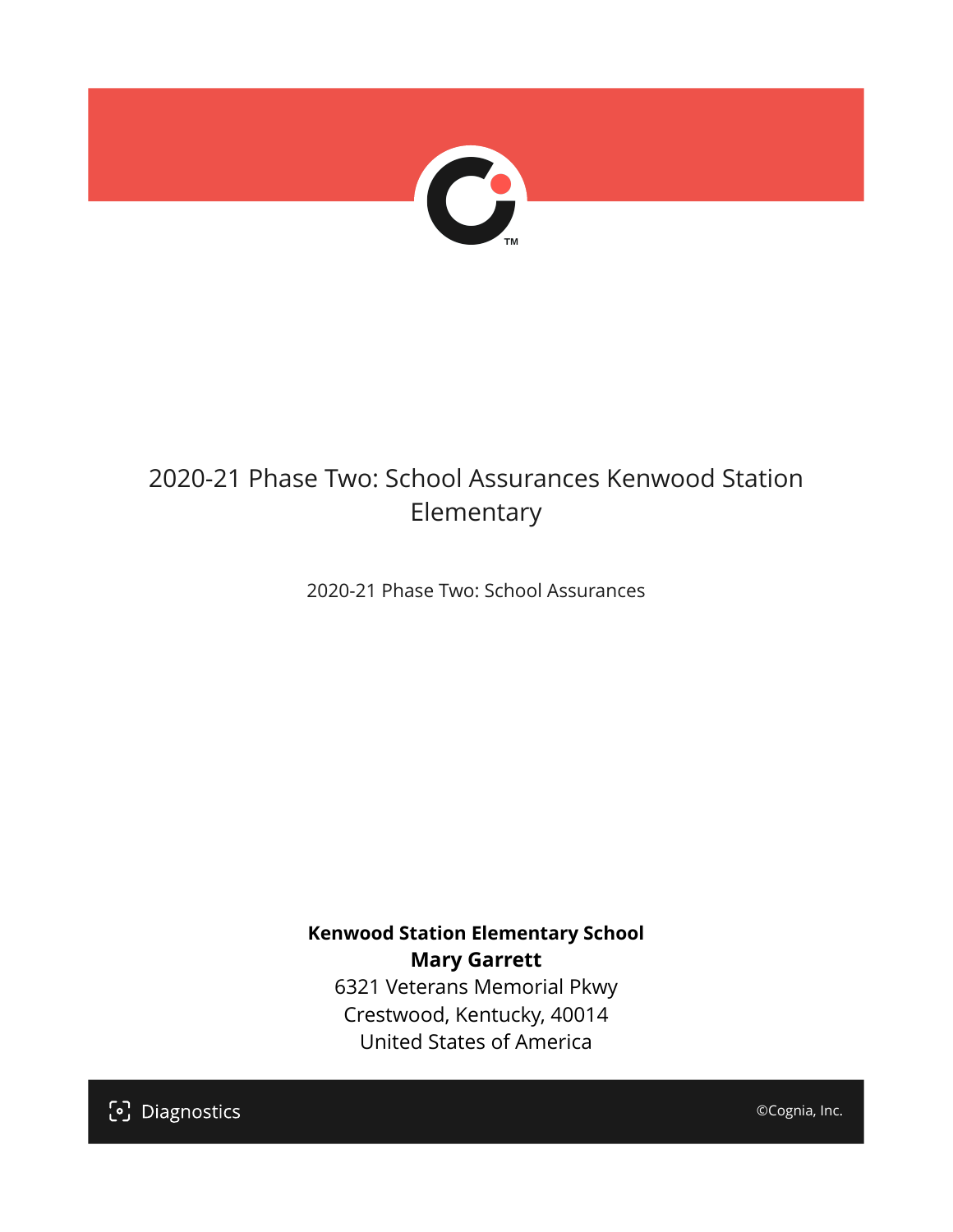Kenwood Station Elementary School

#### **Table of Contents**

| 2020-21 Phase Two: School Assurances                    |  |
|---------------------------------------------------------|--|
| Introduction                                            |  |
| Teacher Performance                                     |  |
| Title I Schoolwide Programs                             |  |
| Title I Targeted Assistance School Programs             |  |
| Schools Identified for Targeted Support and Improvement |  |
| All School Programs                                     |  |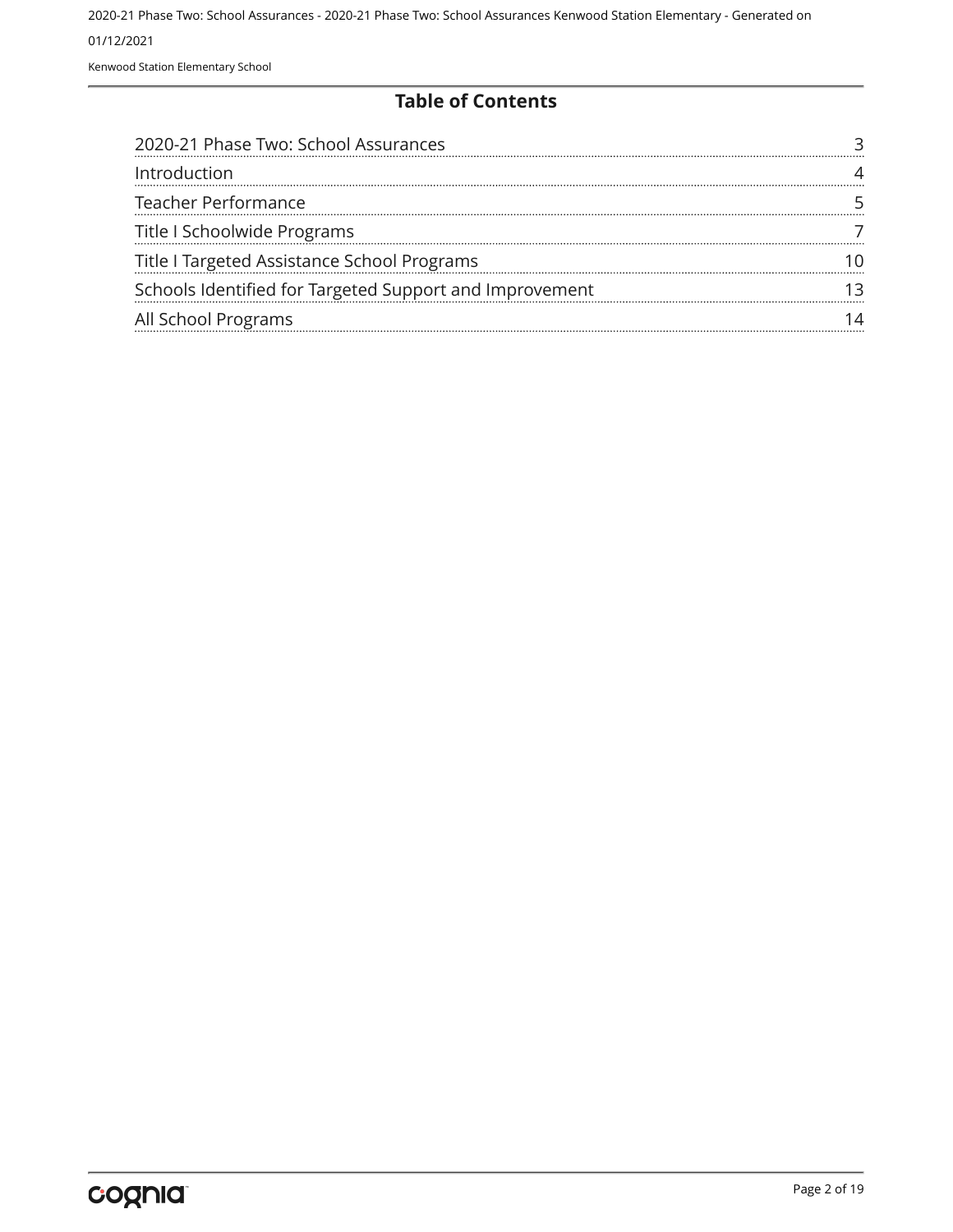01/12/2021

Kenwood Station Elementary School

## <span id="page-2-0"></span>**2020-21 Phase Two: School Assurances**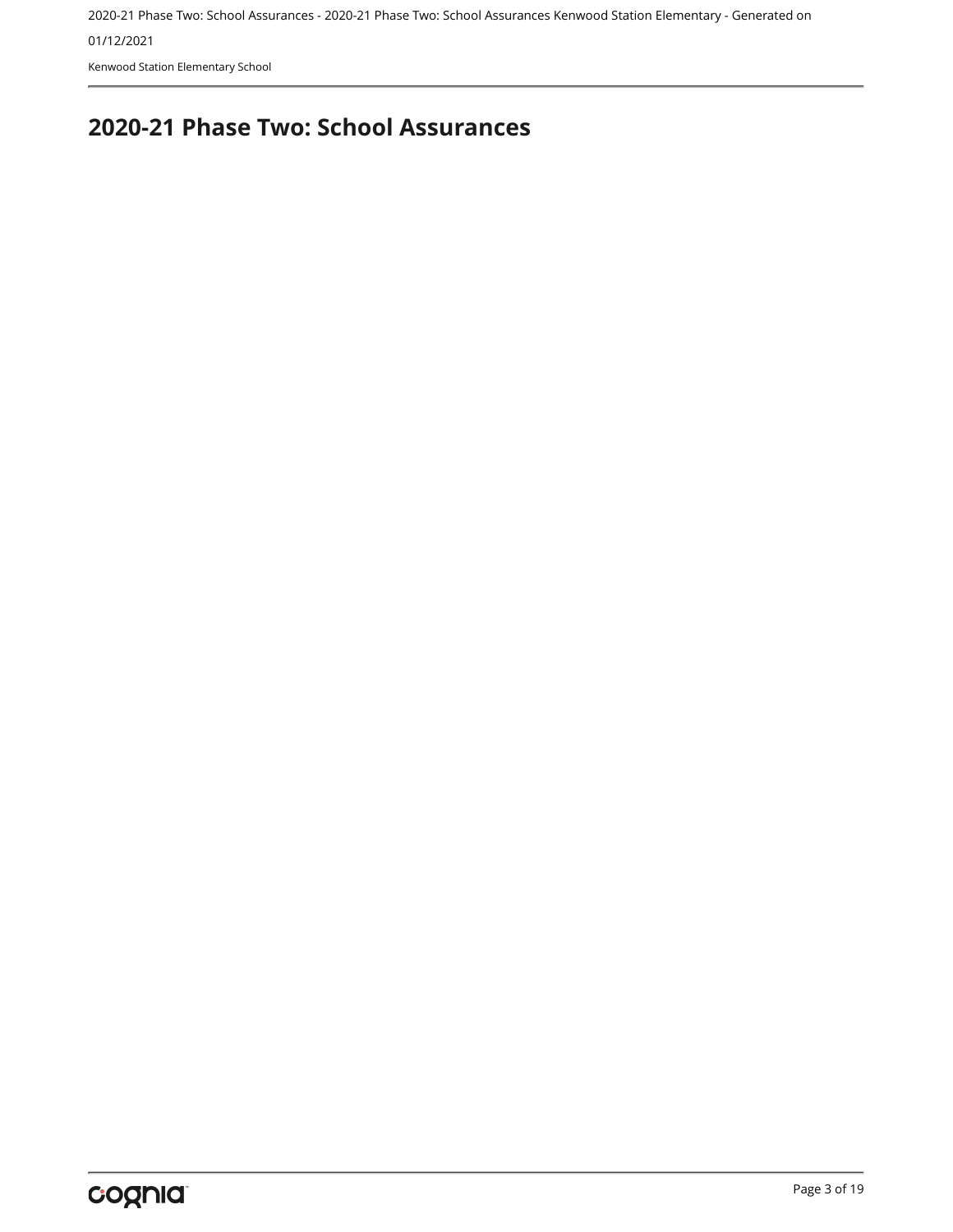### <span id="page-3-0"></span>**Introduction**

Assurances are a required component of the improvement planning process (703 KAR 5:225). Please read each assurance carefully and indicate whether your school complies by selecting the appropriate response (Yes, No or N/A). If you wish to provide further information or clarify your response, space for comments is provided. Comments are optional. You may upload any supporting documentation as needed.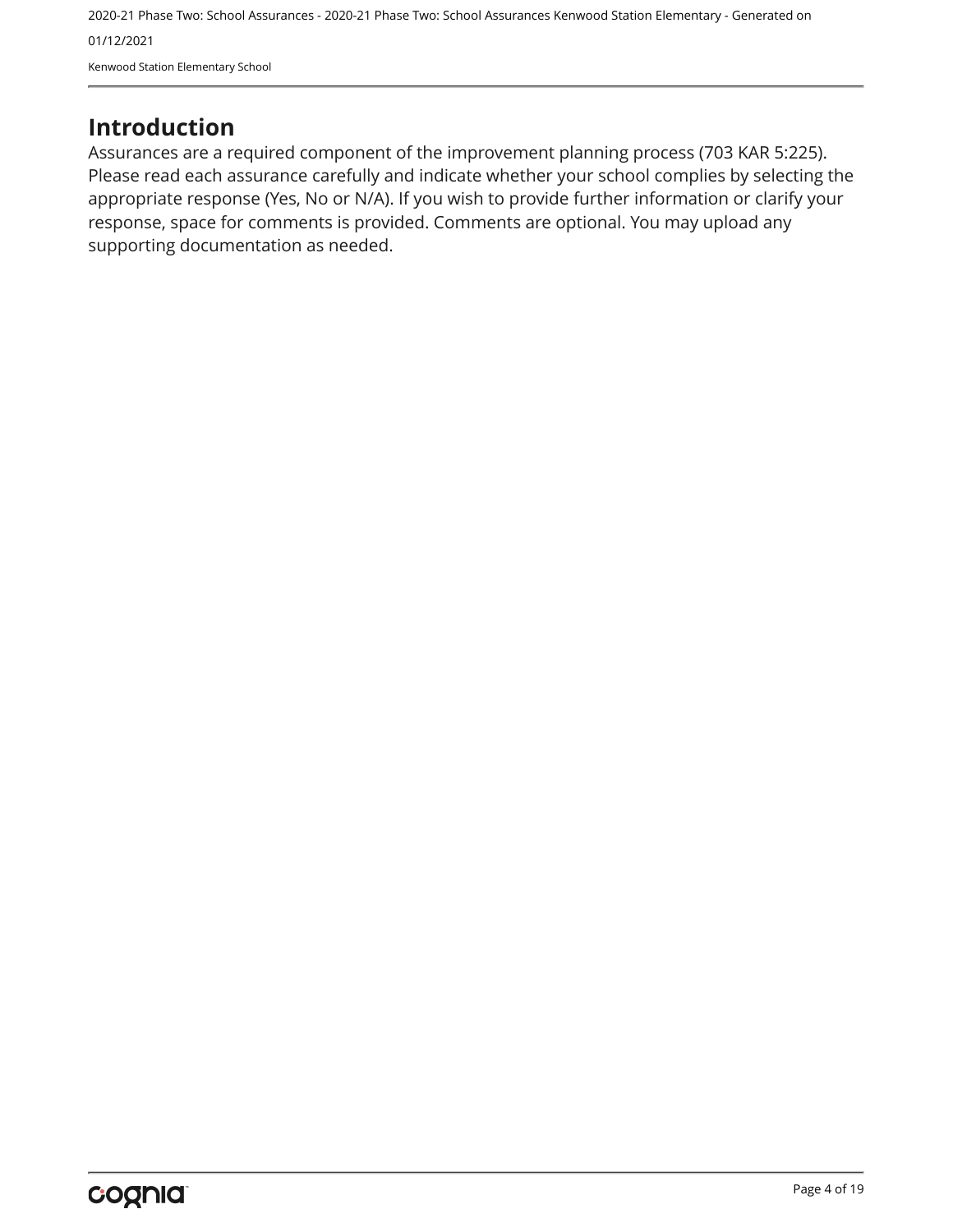Kenwood Station Elementary School

## <span id="page-4-0"></span>**Teacher Performance**

1. The KDE focuses on promoting equitable access to effective educators for all students, including minority students, those experiencing poverty, English learners and students with disabilities. Therefore, all districts and schools are charged with ensuring equitable access to experienced and effective educators. The Every Student Succeeds Act (ESSA) requires each school to report data regarding ineffective teachers. An ineffective teacher receives a summative effectiveness rating of "ineffective" as determined through the local performance evaluation system that meets the requirement established by KRS 156.557. An ineffective teacher consistently fails to meet expectations as determined by a trained evaluator, in competencies identified as the performance criteria in the Kentucky Framework for Teaching.

Due to the passage of Senate Bill 1 (2017), the measure and method for collecting teacher and leader effectiveness data was adjusted to fulfill the state law regarding district reporting and data collection. Number of students taught by ineffective teachers is self-reported by each school, in aggregate, by subpopulation. Names of ineffective teachers are not provided/collected.

Responses to this assurance will be collected in the [Kentucky Equitable Access to](https://www.surveymonkey.com/r/PNPMCCV) **[Effective Educators Survey](https://www.surveymonkey.com/r/PNPMCCV).** Responses to each survey question should be based on data from the 2019-20 school year. This survey collects data on ineffective teachers only. Data on inexperienced and out-of-field teachers is collected using the EPSB identification number provided in Infinite Campus. Please be sure all teachers have an EPSB number on file.

Once you have completed the survey, return to the 2020-21 Phase Two: School Assurances diagnostic to certify that your school has completed the survey and to complete the remaining assurances on the diagnostic.

**I certify this school has accurately completed the [Kentucky Equitable Access to](https://www.surveymonkey.com/r/PNPMCCV) [Effective Educators Survey](https://www.surveymonkey.com/r/PNPMCCV) by opening the survey link, entering all requested information, and submitting the completed survey as directed. I also certify that all certified staff members have an EPSB number entered in Infinite Campus.**

 Yes No  **N/A COMMENTS**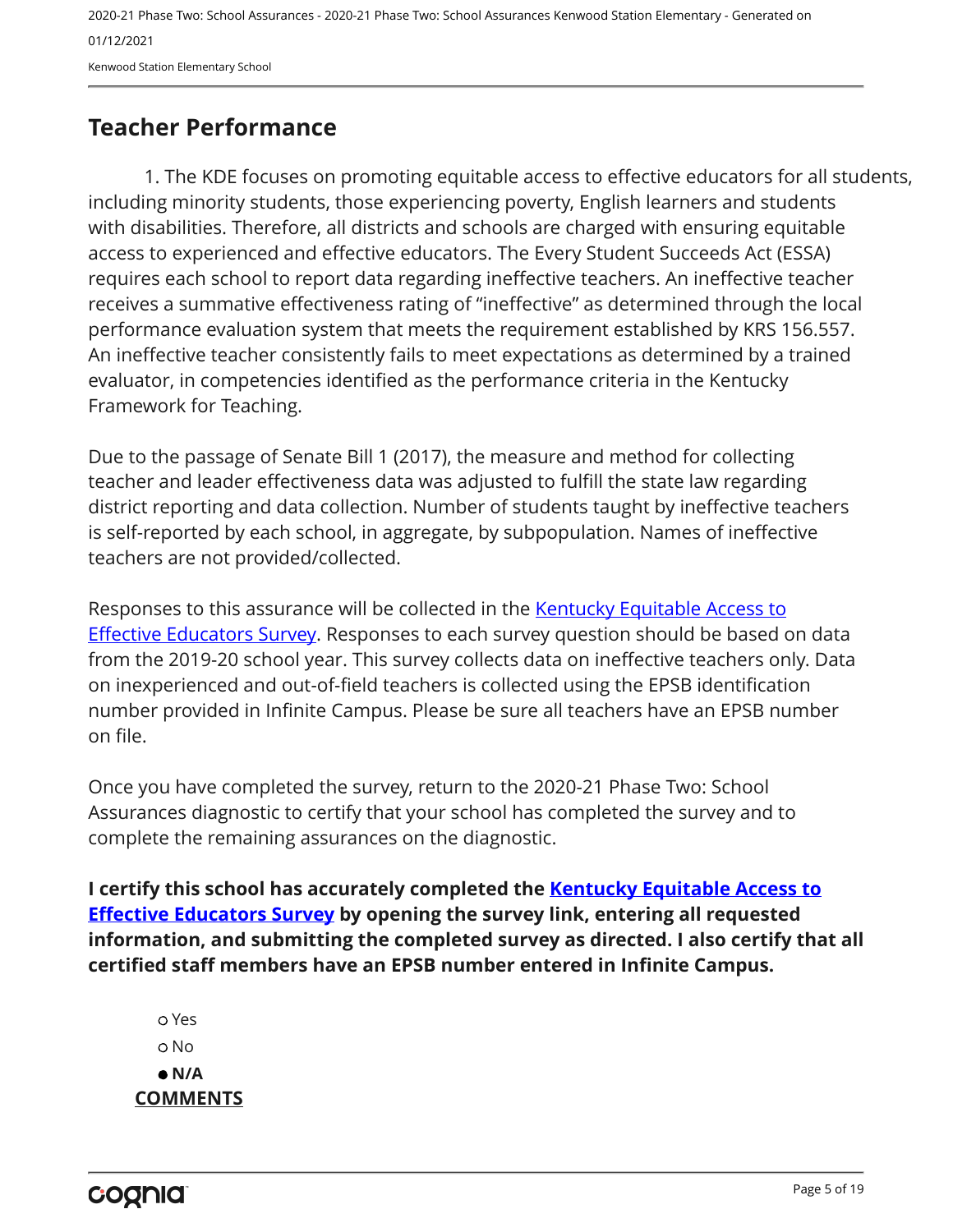Kenwood Station Elementary School

Kenwood Station Elementary is not a Title 1 school, therefore many of these answers are n/a.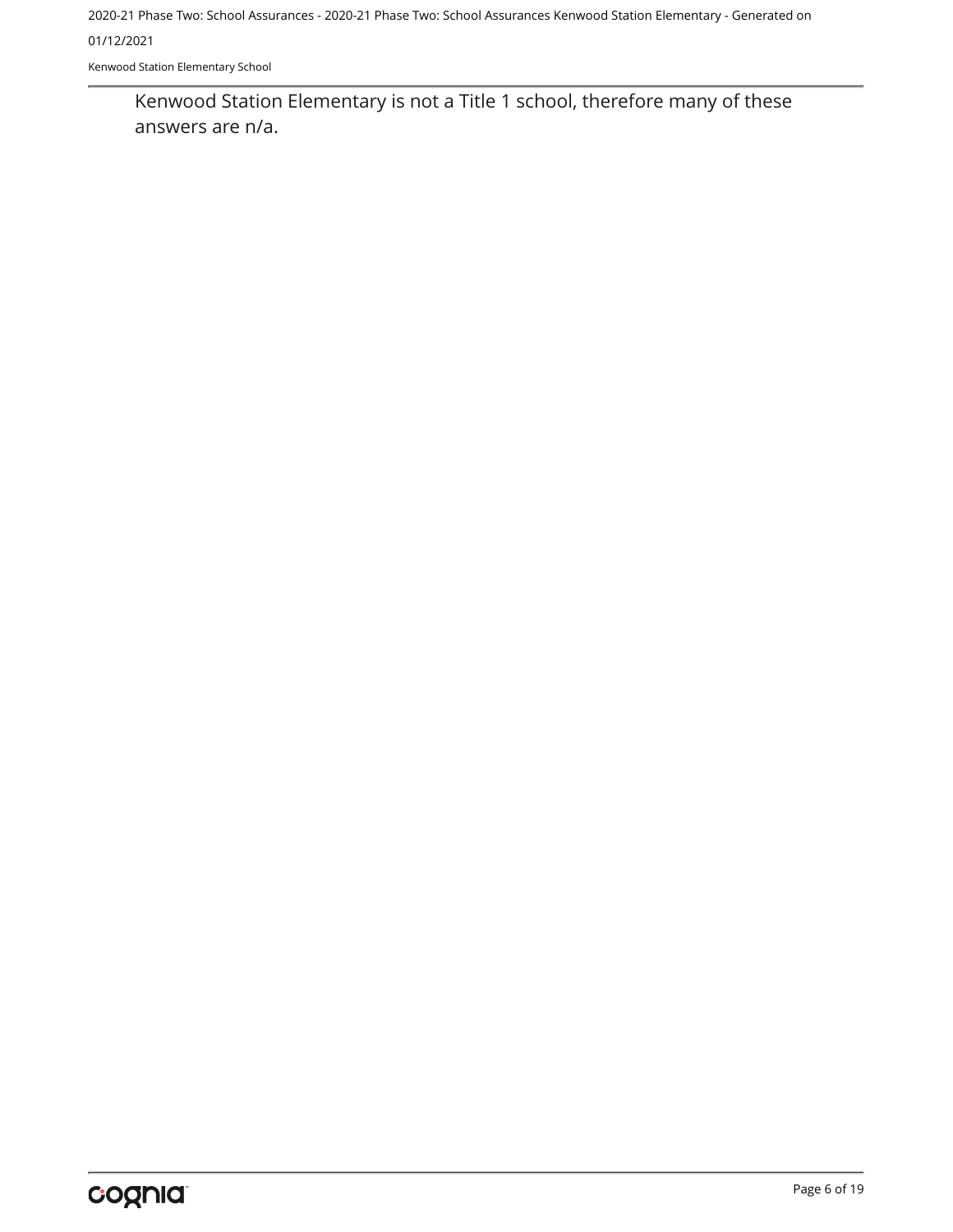## <span id="page-6-0"></span>**Title I Schoolwide Programs**

2. If the school is implementing a schoolwide program, the school developed a comprehensive plan during a 1-year period or qualifies for an exception under Section 1114(b)(1) of the Every Student Succeeds Act (ESSA).

 Yes o No  **N/A COMMENTS**

3. If the school is implementing a schoolwide program, the school developed a comprehensive plan with the involvement of parents and other members of the community to be served as well as individuals who will carry out such plan (e.g. teachers, administrators, classified staff, etc.) as required by Section 1114(b)(2) of ESSA.

 Yes No  **N/A COMMENTS**

4. If the school is implementing a schoolwide program, the school developed a comprehensive plan that will remain in effect for the duration of the school's participation under Title I, Part A of ESSA as required by Section 1114(b)(3) of ESSA.

 Yes No  **N/A COMMENTS**

5. If the school is implementing a schoolwide program, the school developed a comprehensive plan that is available to district leadership, parents, and the public and in an understandable and uniform format as required by Section 1114(b)(4) of ESSA.

 Yes o No

cognia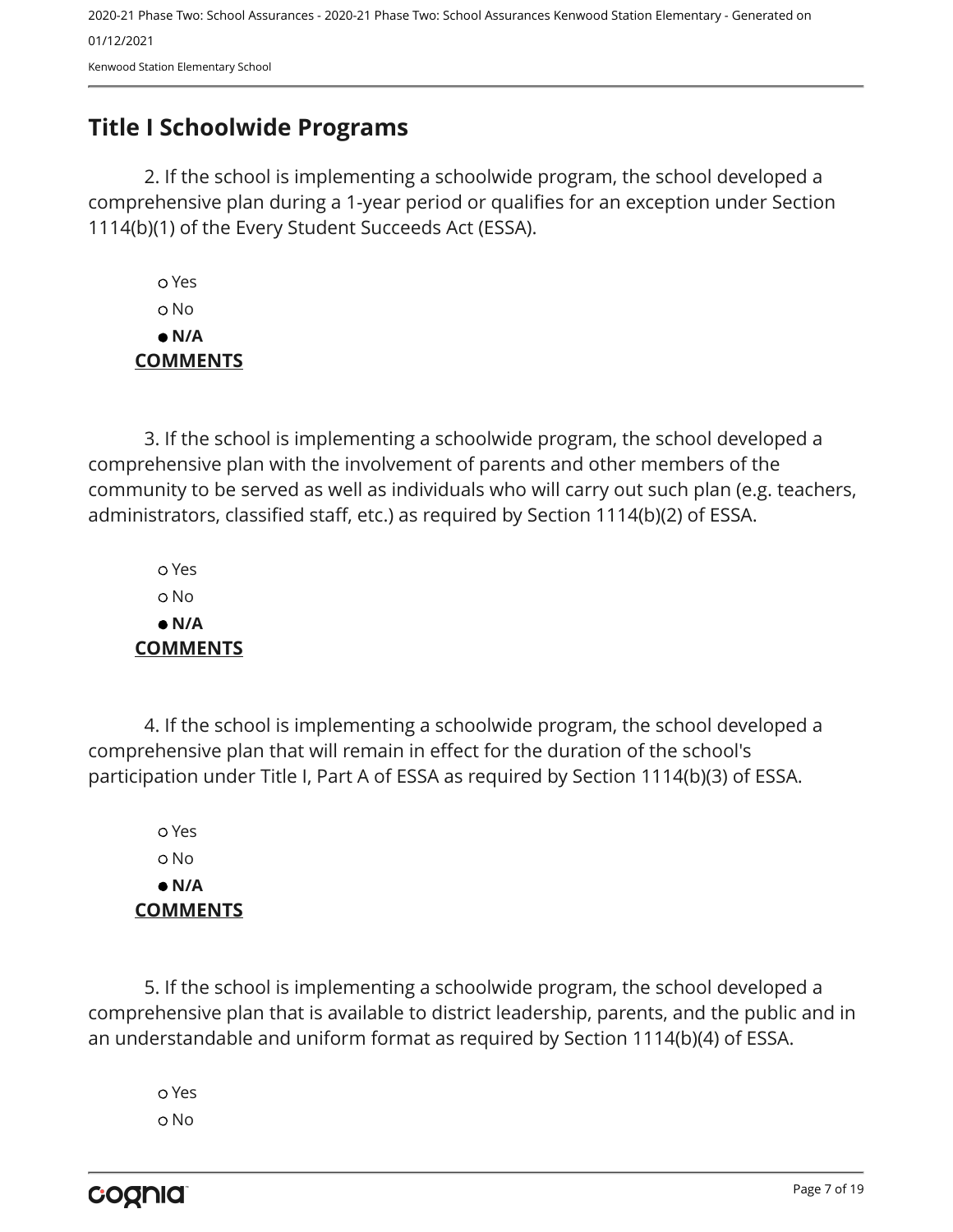Kenwood Station Elementary School

#### **N/A COMMENTS**

6. If the school is implementing a schoolwide program, the school developed a comprehensive plan that, to the extent appropriate and applicable, coordinates with other federal, state, and local programs, including but not limited to the implementation of improvement activities in schools identified for comprehensive or targeted support and improvement, as required by Section 1114(b)(5) of ESSA.

 Yes o No  **N/A COMMENTS**

7. If the school is implementing a schoolwide program, the school developed a comprehensive plan that is based on a comprehensive needs assessment, which included a review of academic achievement data, and includes, among other items, a description of the strategies the school will implement to address school needs as required by Section 1114(b)(6) of ESSA. The comprehensive needs assessment was developed with the participation of individuals who will carry out the schoolwide program plan, and the school documents how it conducted the needs assessment, the results it obtained, and the conclusions it drew from those results, as required by 34 Code of Federal Regulations (CFR) 200.26.

 Yes No  **N/A COMMENTS**

8. If the school is implementing a schoolwide program, the school developed, pursuant to Section 1114(b)(7), a comprehensive plan that includes a description of the strategies to be implemented to address school needs, including how such strategies: (1) provide opportunities for all children; (2) use methods and instructional strategies that strengthen the academic program in the school, increase learning time, and provide an enriched and accelerated curriculum; and, (3) address the needs of all children through, for example, the following activities: school-based mental health programs; a tiered model to prevent and address behavioral problems; professional development to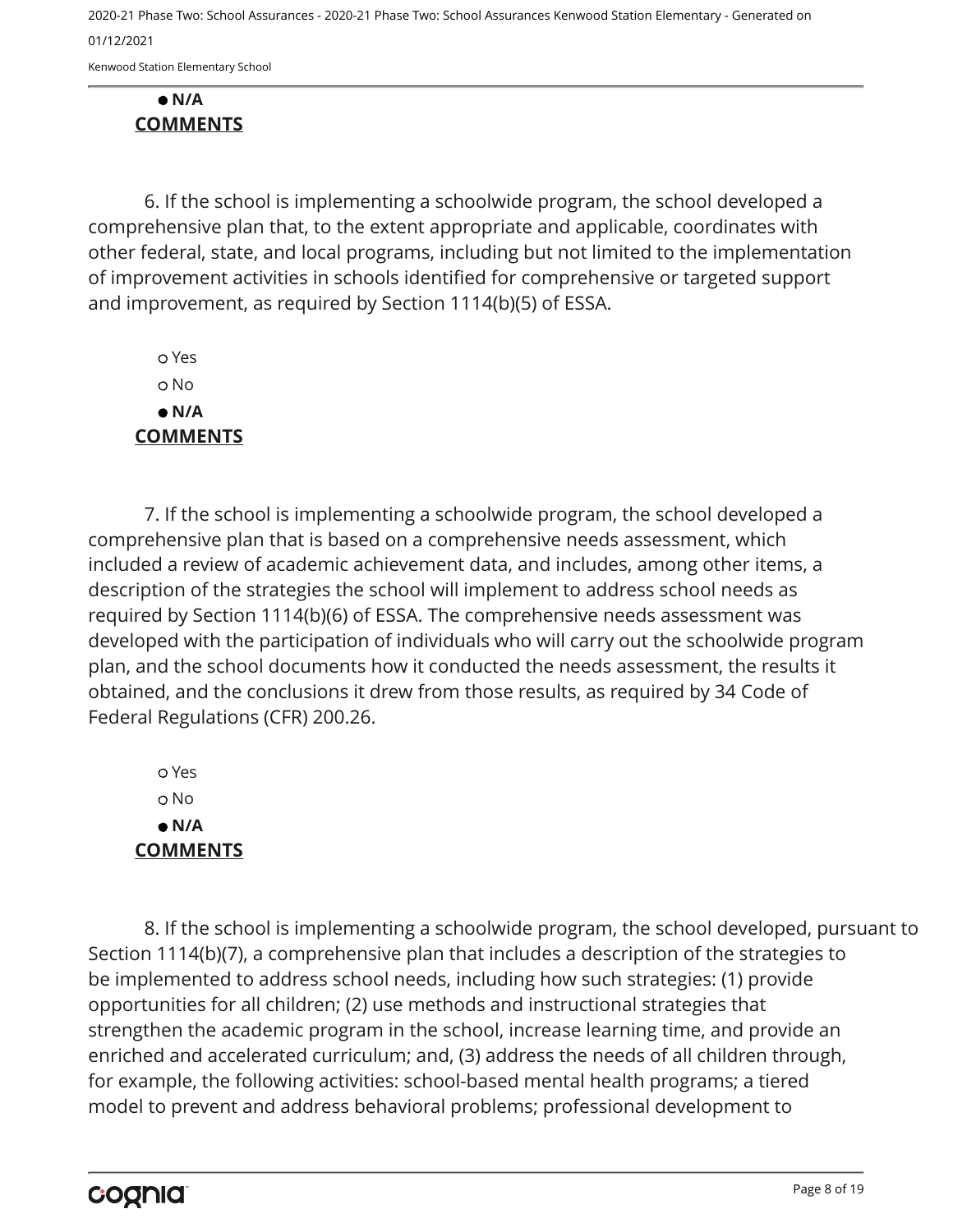Kenwood Station Elementary School

improve instruction and use of data from academic assessments, and to recruit and retain effective teachers; and/or, strategies for assisting preschool children transition to local elementary school programs.

#### Yes o No  **N/A COMMENTS**

9. The school regularly monitors the implementation and results achieved by the schoolwide program, using data from the State's annual assessments and other indicators of academic achievement. The school determines whether the schoolwide program has been effective in increasing the achievement of students in meeting the challenging State academic standards, particularly for those students who had been furthest from achieving the standards. The school revises the plan as necessary based on student needs and on the results of the regular monitoring, to ensure continuous improvement of students in the schoolwide program and to ensure that all students are provided opportunities to meet the challenging State academic standards, as required by Section 1114 (b)(3) of ESSA and 34 CFR 200.26.

 Yes o No  **N/A COMMENTS**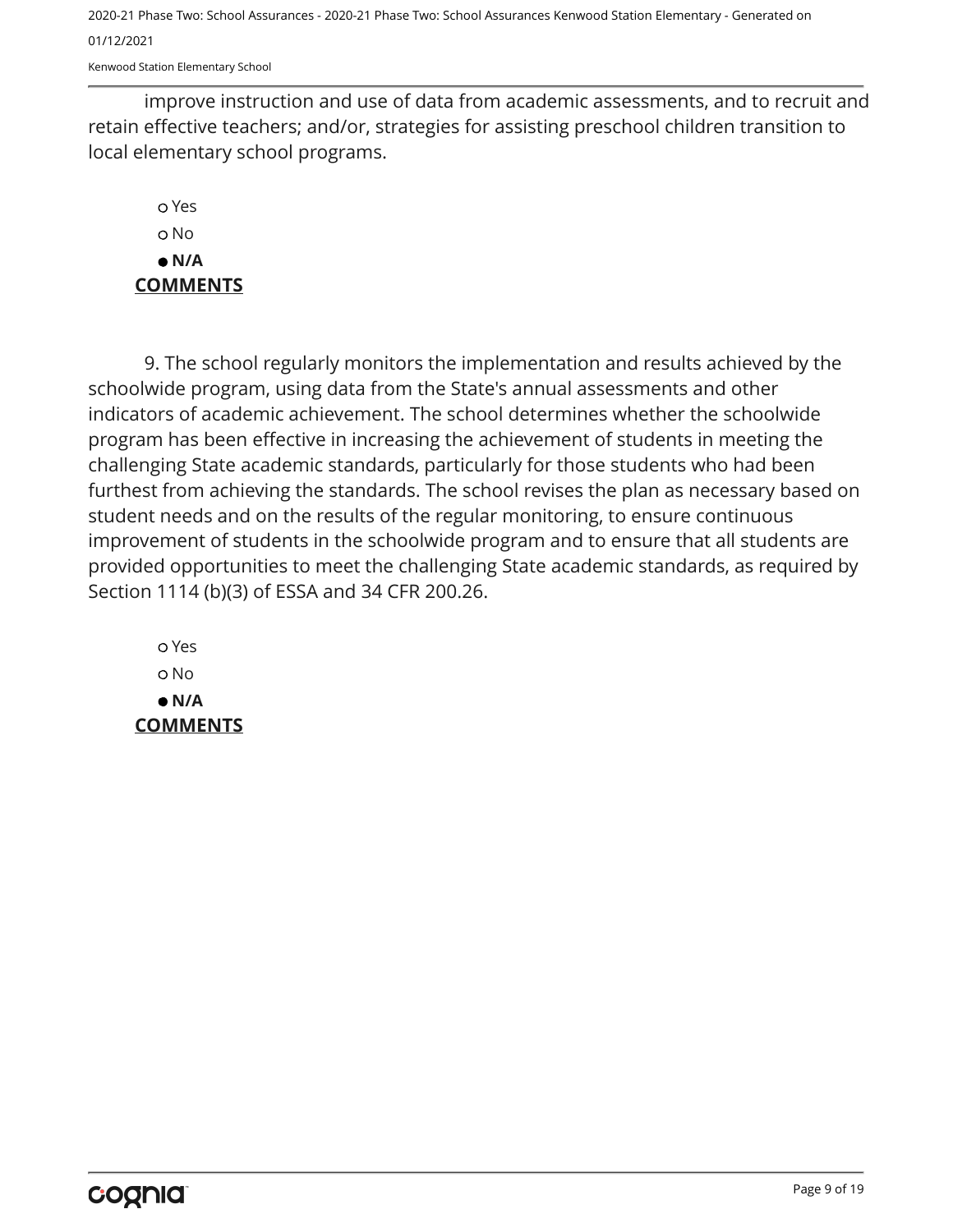## <span id="page-9-0"></span>**Title I Targeted Assistance School Programs**

10. If the school is implementing a targeted assistance school program, participating students are identified in accordance with Section 1115(c) and on the basis of multiple, educationally related, objective criteria.

 Yes o No  **N/A COMMENTS**

11. If the school is implementing a targeted assistance school program, the school serves participating students using resources under Title I, Part of ESSA to meet challenging state academic standards as required by Section 1115(b)(2)(A) of ESSA.

 Yes No  **N/A COMMENTS**

12. If the school is implementing a targeted assistance school program, the school serves, pursuant to Section 1115(b)(2)(B) of ESSA, participating students using methods and instructional strategies to strengthen the academic program of the school, which may include, for example, expanded learning time, summer programs, and/or a tiered model to prevent and address behavioral problems.

 Yes o No  **N/A COMMENTS**

13. If the school is implementing a targeted assistance school program, the school serves participating students by coordinating with and supporting the regular educational program as required by Section 1115(b)(2)(C) of ESSA.

Yes

cognia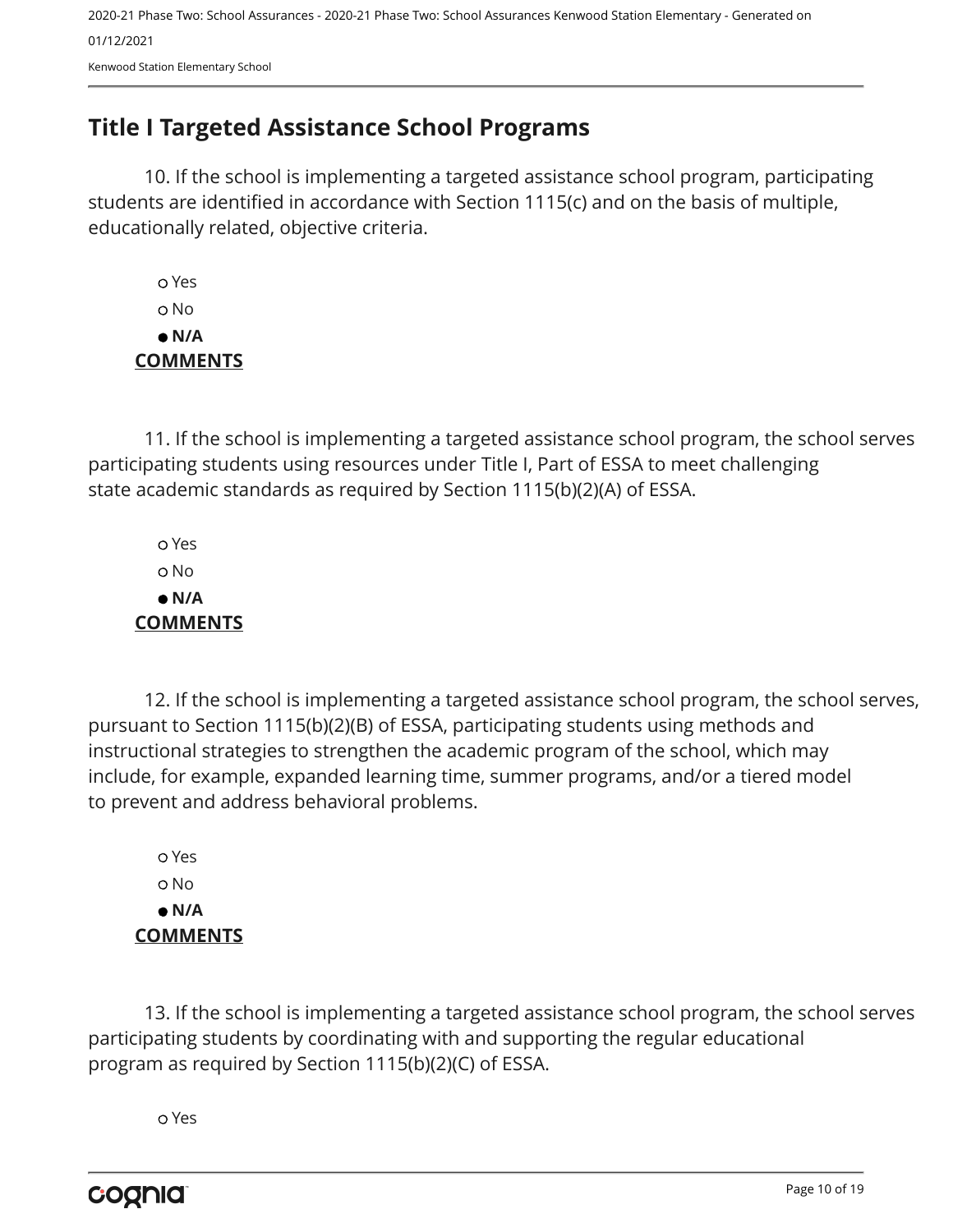Kenwood Station Elementary School

 No  **N/A COMMENTS**

14. If the school is implementing a targeted assistance school program, the school serves participating students by providing professional development to, for example, teachers, administrators, classified staff, and/or other school personnel who work with participating students as required by Section 1115(b)(2)(D) of ESSA.

 Yes o No  **N/A COMMENTS**

15. If the school is implementing a targeted assistance school program, the school serves, pursuant to Section 1115(b)(2)(E) of ESSA, participating students by implementing strategies to increase the involvement of parents of participating students in accordance with Section 1116 of ESSA.

 Yes o No  **N/A COMMENTS**

16. If the school is implementing a targeted assistance school program, the school serves participating students, to the extent appropriate and applicable, by coordinating with other federal, state, and local programs, including but not limited to the implementation of improvement activities in schools identified for comprehensive or targeted support and improvement, as required by Section 1115(b)(2)(F) of ESSA.

 Yes o No  **N/A COMMENTS**

17. If the school is implementing a targeted assistance school program, the school serves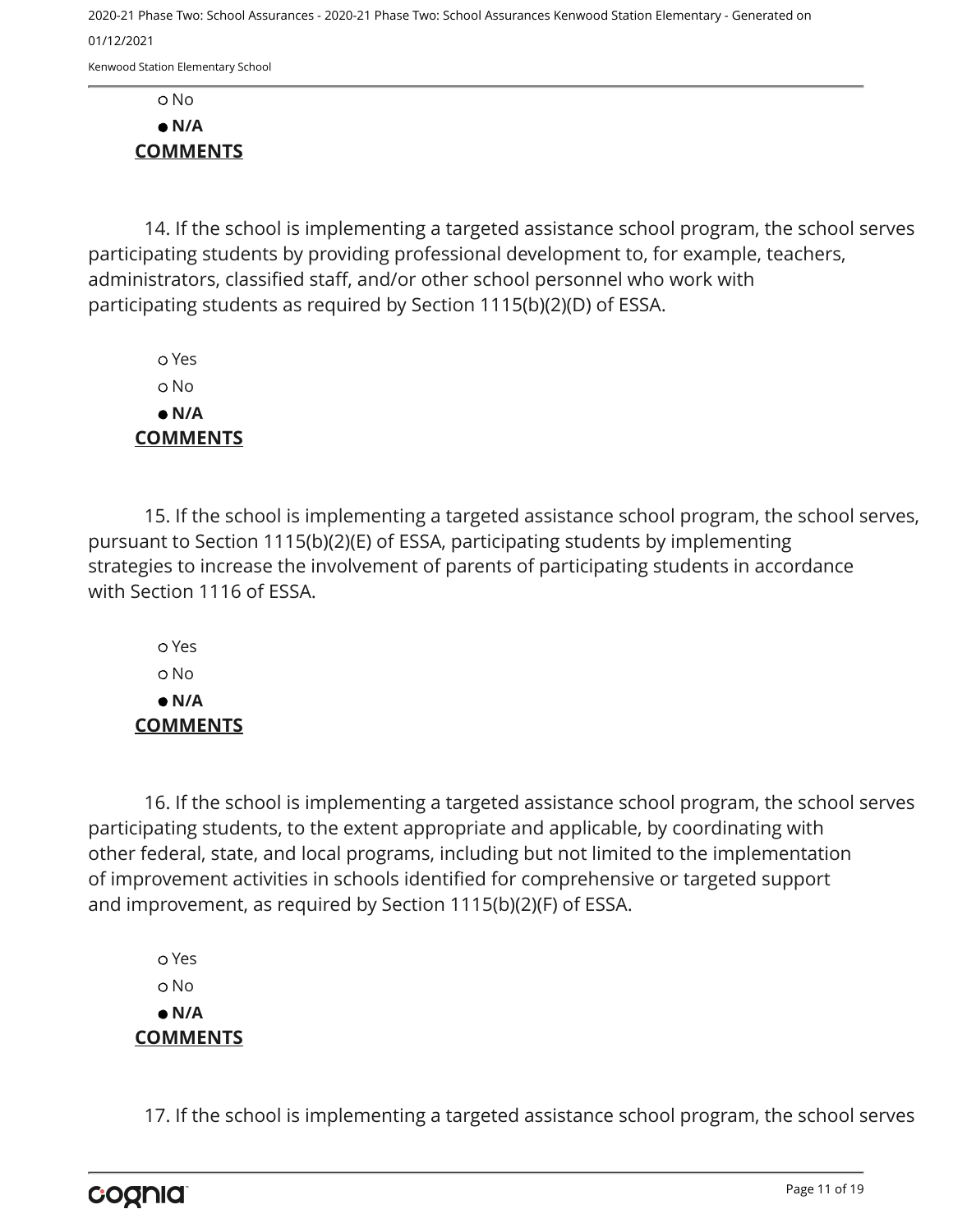Kenwood Station Elementary School

participating students by reviewing the progress of participating students on an ongoing basis and revising the targeted assistance program, if necessary, to provide additional assistance to meet challenging state academic standards as required by Section 1115(b) (2)(G) of ESSA.

 Yes o No  **N/A COMMENTS**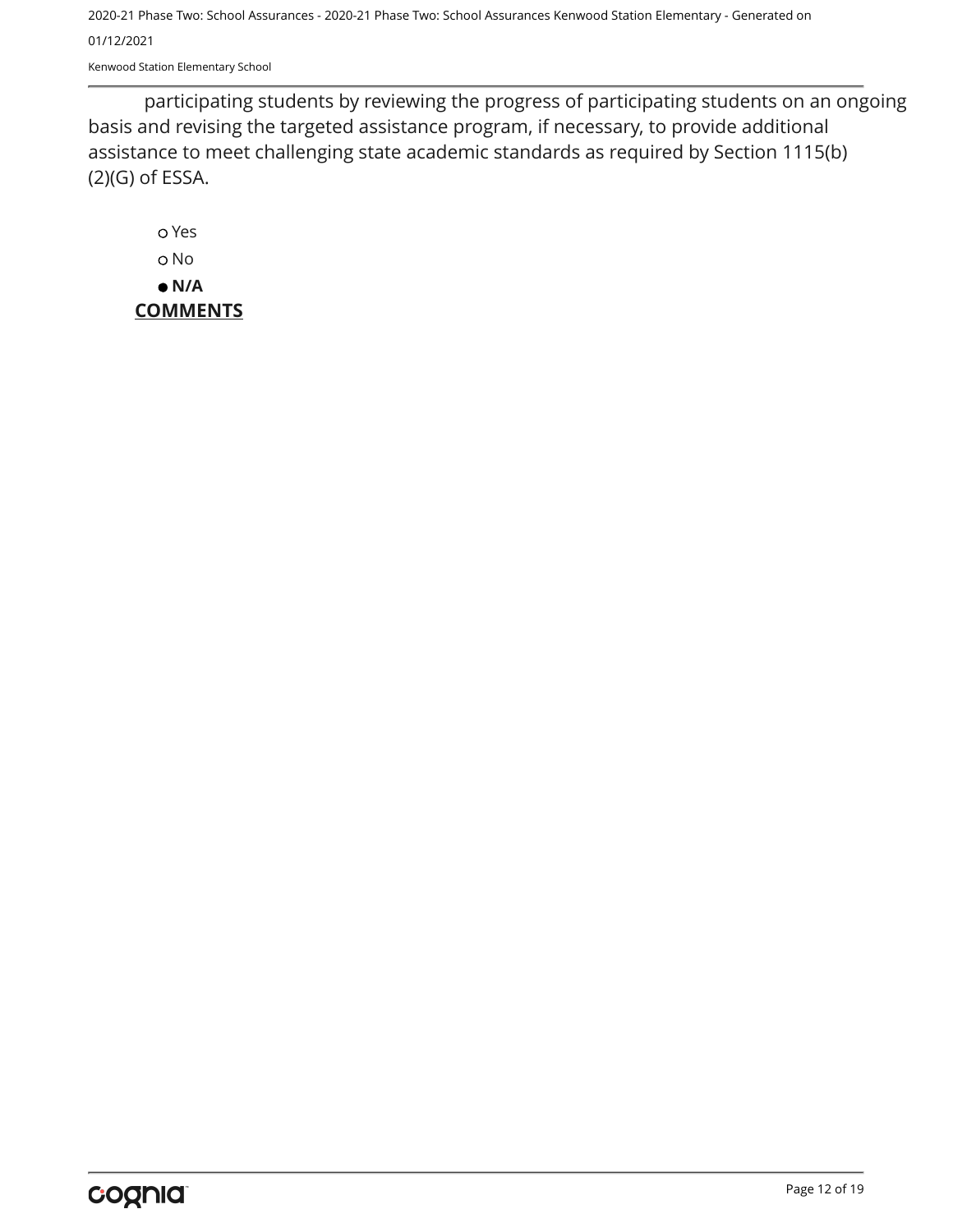## <span id="page-12-0"></span>**Schools Identified for Targeted Support and Improvement**

18. If identified for targeted support and improvement, including additional targeted support and improvement, pursuant to Section 1111(d)(2) of ESSA, the school developed and implemented a plan to improve student outcomes that, among other items, was informed by all indicators, including student performance against long-term goals; included evidence-based interventions; and, approved by local leadership. For reference, "evidence-based" is defined in ESSA Section 8101(21).

 Yes No  **N/A COMMENTS**

19. If identified for additional targeted support and improvement pursuant to Section 1111(d)(2)(C), the school developed and implemented a plan to improve student outcomes that also identified resource inequities to be addressed through implementation of such plan.

 Yes No  **N/A COMMENTS**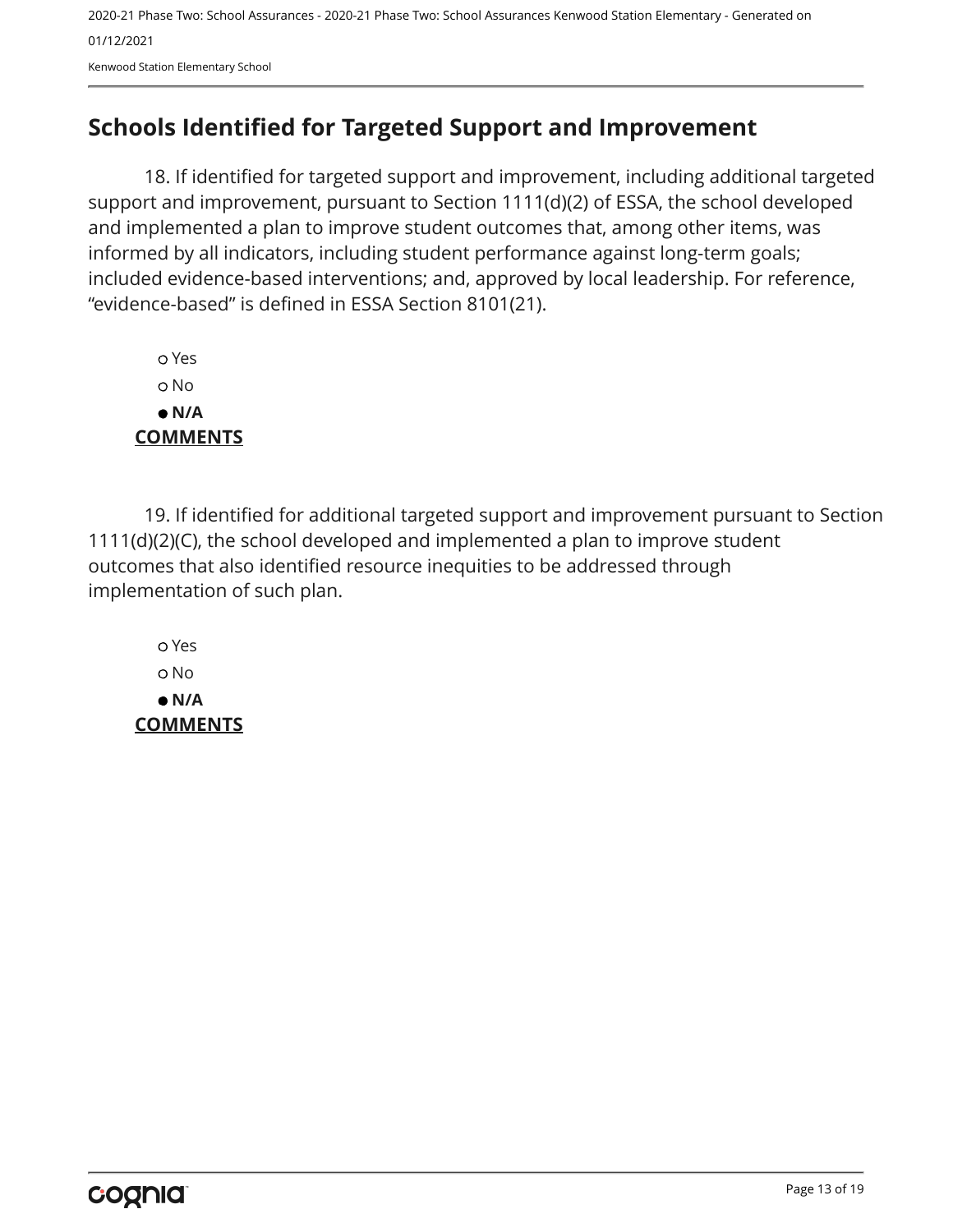## <span id="page-13-0"></span>**All School Programs**

20. The school provides professional development for staff that is in accordance with the purpose of Title II of ESSA; addresses the needs of all students; and, strives to ensure all students are college, career and transition ready as intended by Section 2103 of ESSA, which governs the local use of Title II funding.

 **Yes** No N/A **COMMENTS**

21. The school ensures that the use of federal funding, including expenditures for certified or classified positions (e.g. counselors, nurses, media specialists, etc.), is reasonable and necessary in compliance with 2 CFR 200.403 and 200.405.

 **Yes** No N/A **COMMENTS**

22. The school ensures that all teachers and paraprofessionals working in a program supported with Title I, Part A funding meet applicable state requirements as required by Section 1111(g)(2)(J) of ESSA.

 Yes No  **N/A COMMENTS**

23. The school distributes to parents and family members of participating children, or all children in a schoolwide program, a written parent and family engagement policy, which is agreed on by such parents, that describes the means for carrying out the requirements of ESSA Section 1116 (c) through (f). The school makes the policy available to the local community and updates it periodically to meet the changing needs of parents and the school. For reference, Section 1116(b) of ESSA allows existing parent and family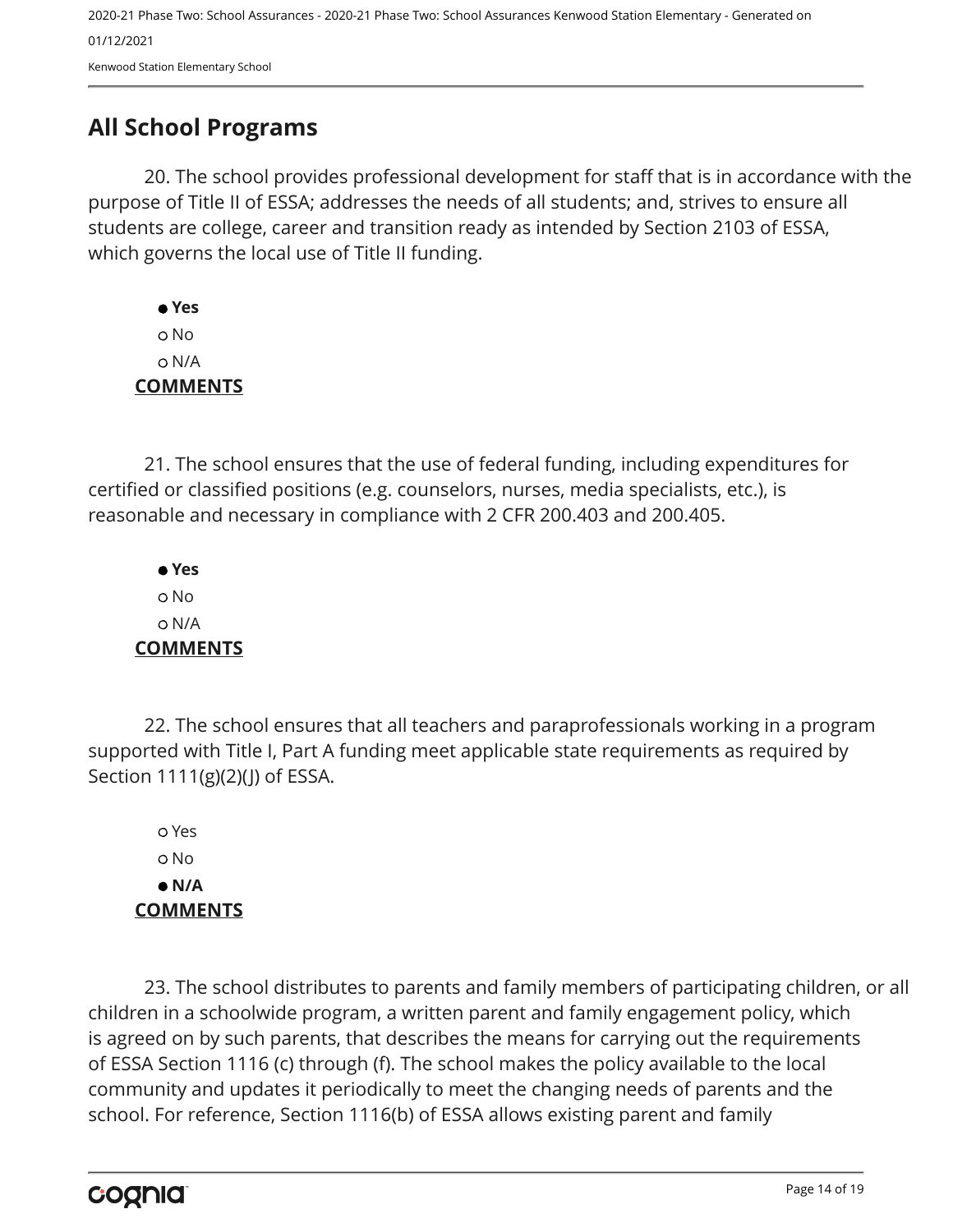Kenwood Station Elementary School

engagement policies the school may have in place to be amended to meet the requirements under Title I, Part A.

 Yes No  **N/A COMMENTS**

24. The school convenes an annual meeting, at a convenient time, to which all parents of participating children, or all children in a schoolwide program, are invited and encouraged to attend, to inform parents of their school's participation in Title I, Part A and to explain the requirements of Title I, Part A, and the right of the parents to be involved, as required under Section 1116(c)(1).

 Yes No  **N/A COMMENTS**

25. The school offers a flexible number of meetings to parents, such as meetings in the morning or evening, and may provide, with funds provided under this part, transportation, child care, or home visits, as such services relate to parental involvement (ESSA Section 1116(c)(2).

 Yes No  **N/A COMMENTS**

26. The school involves parents, in an organized, ongoing, and timely way, in the planning, review, and improvement of programs under Title I, including the planning, review, and improvement of the school parent and family engagement policy and the joint development of the schoolwide program plan undersection 1114(b), except that if a school has in place a process for involving parents in the joint planning and design of the school's programs, the school may use that process, if such process includes an adequate representation of parents of participating children (ESSA Section 1116 (c)(3)).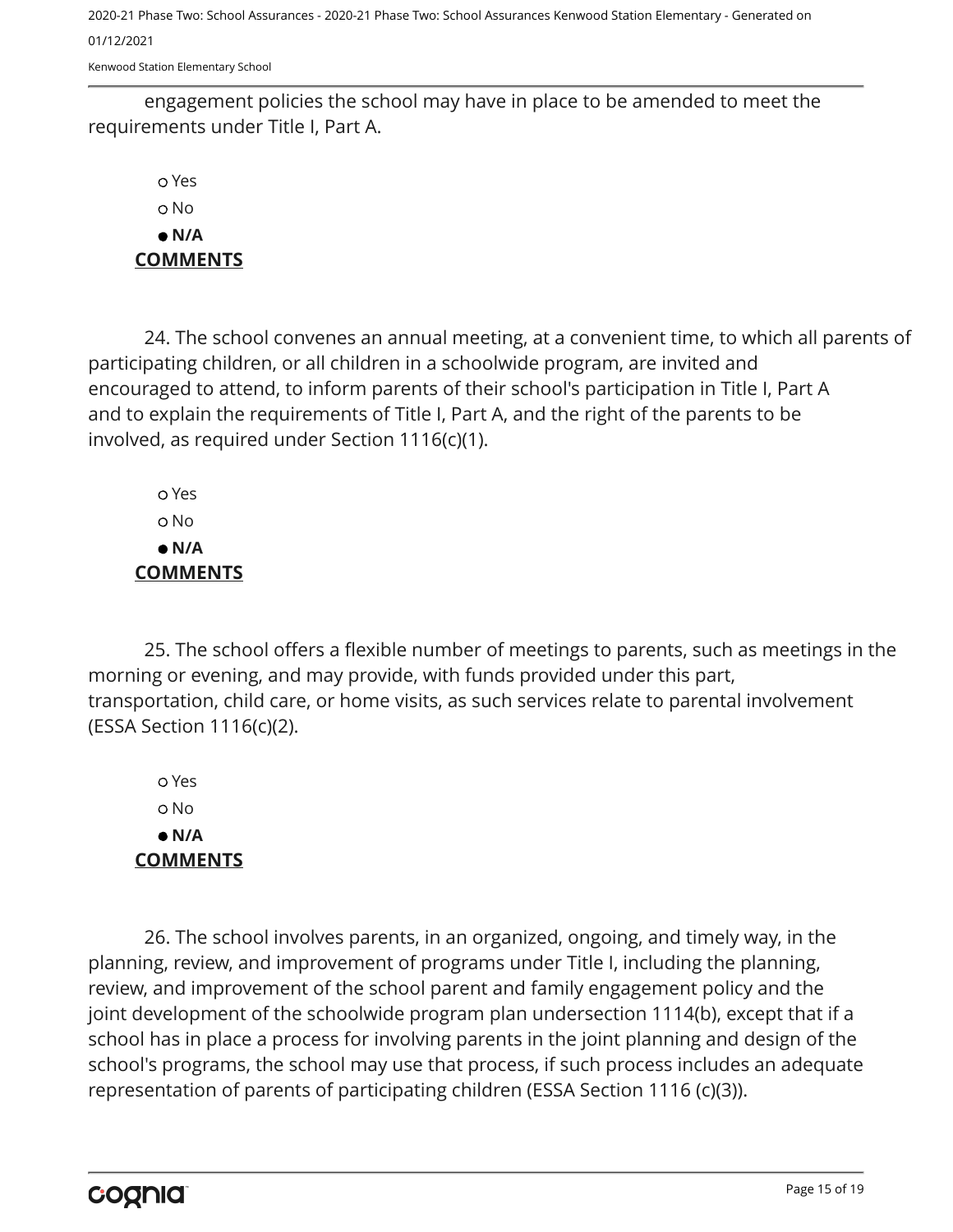Kenwood Station Elementary School

 Yes o No  **N/A COMMENTS**

27. The school provides parents of participating children, or all children in a schoolwide program—

A. timely information about programs under Title I;

B. a description and explanation of the curriculum in use at the school, the forms of academic assessment used to measure student progress, and the achievement levels of the challenging State academic standards; and

C. if requested by parents, opportunities for regular meetings to formulate suggestions and to participate, as appropriate, in decisions relating to the education of their children, and respond to any such suggestions as soon as practicably possible (ESSA Section 1116  $(C)(4)$ ).

 Yes No  **N/A COMMENTS**

28. If the schoolwide program plan under section 1114(b) is not satisfactory to the parents of participating children, the school submits any parent comments on the plan when the school makes the plan available to the local educational agency.

 Yes o No  **N/A COMMENTS**

29. The school jointly develops with parents for all children served under this part a school-parent compact that outlines how parents, the entire school staff, and students will share the responsibility for improved student academic achievement and the means by which the school and parents will build and develop a partnership to help children achieve the State's high standards. The compact meets the requirements outlined in ESSA 1116(d)(1-2).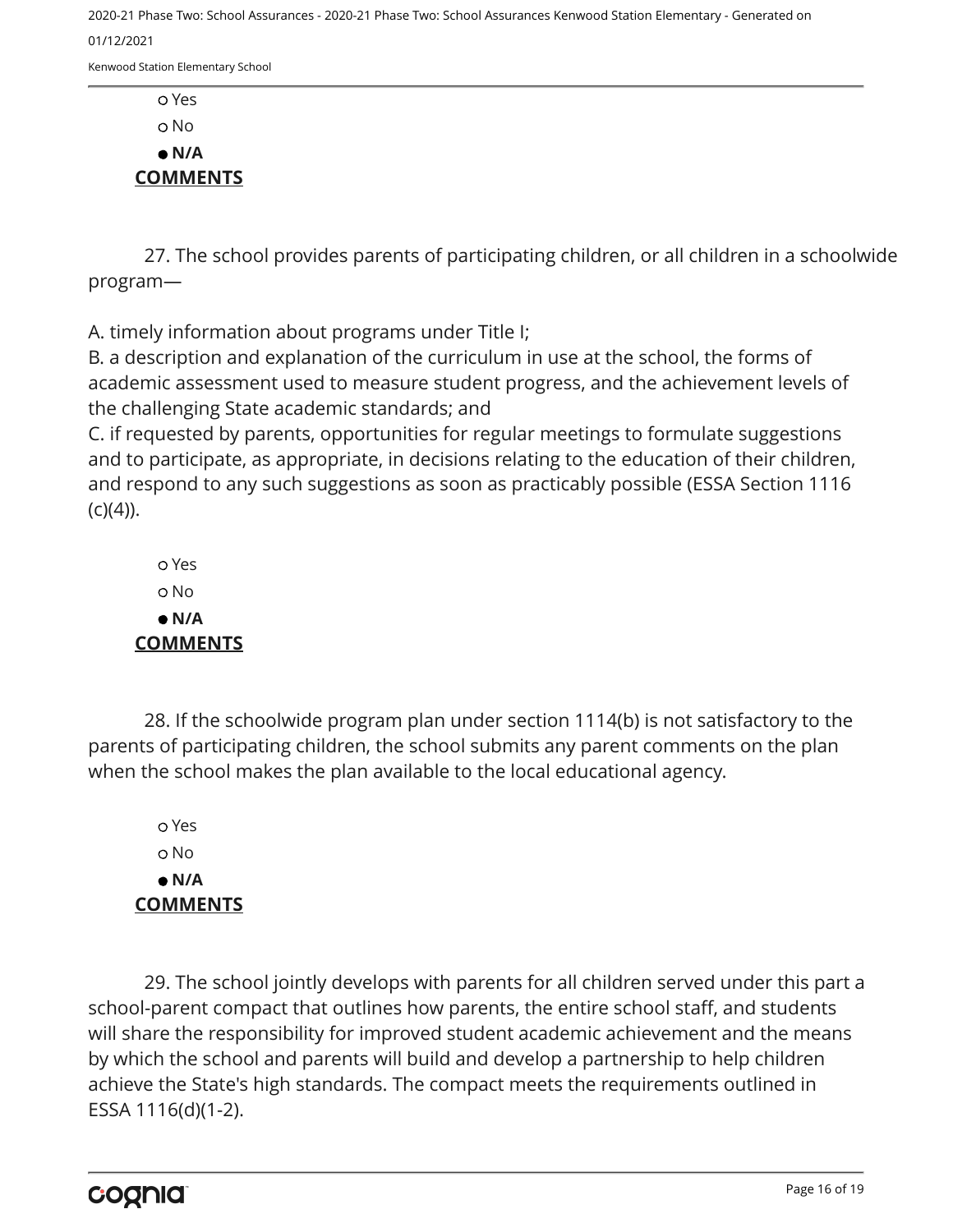Yes No  **N/A COMMENTS**

30. The school provides assistance to parents of children served by the school in understanding such topics as the challenging State academic standards, State and local academic assessments, the requirements of Title I, and how to monitor a child's progress and work with educators to improve the achievement of their children, as required by ESSA Section 1116(e)(1).

 Yes o No  **N/A COMMENTS**

31. The school provides materials and training to help parents to work with their children to improve their children's achievement, such as literacy training and using technology (including education about the harms of copyright piracy), as appropriate, to foster parental involvement, as required in ESSA Section 1116(e)(2).

 Yes No  **N/A COMMENTS**

32. The school educates teachers, specialized instructional support personnel, principals, and other school leaders, and other staff, with the assistance of parents, in the value and utility of contributions of parents, and in how to reach out to, communicate with, and work with parents as equal partners, implement and coordinate parent programs, and build ties between parents and the school, as required in ESSA Section 1116(e)(3).

 Yes o No  **N/A COMMENTS**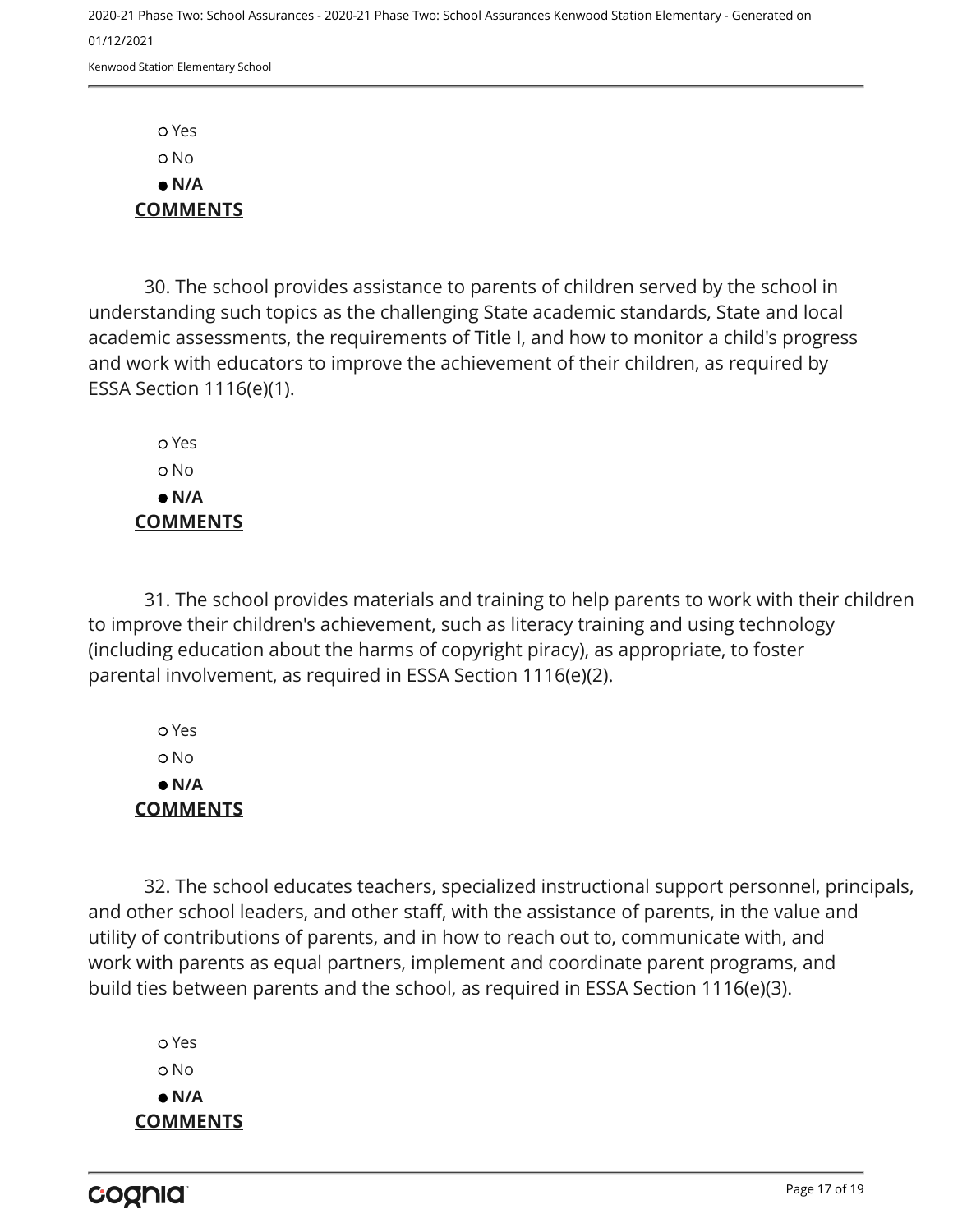Kenwood Station Elementary School

33. To the extent feasible and appropriate, the school coordinates and integrates parent involvement programs and activities with other Federal, State, and local programs, including public preschool programs, and conducts other activities, such as parent resource centers, that encourage and support parents in more fully participating in the education of their children (ESSA Section 1116(e)(4)).

 Yes No  **N/A COMMENTS**

34. The school ensures that information related to school and parent programs, meetings, and other activities is sent to the parents of participating children, or all children in a schoolwide program, in a format and, to the extent practicable, in a language the parents can understand, as required in ESSA Section 1116(e)(5).

 Yes o No  **N/A COMMENTS**

35. To the extent practicable, the school provides opportunities for the informed participation of parents and family members (including parents and family members who have limited English proficiency, parents and family members with disabilities, and parents and family members of migratory children), including providing information and school reports required under section 1111 in a format and, to the extent practicable, in a language parents understand (ESSA Section 1116(f)).

 Yes No  **N/A COMMENTS**